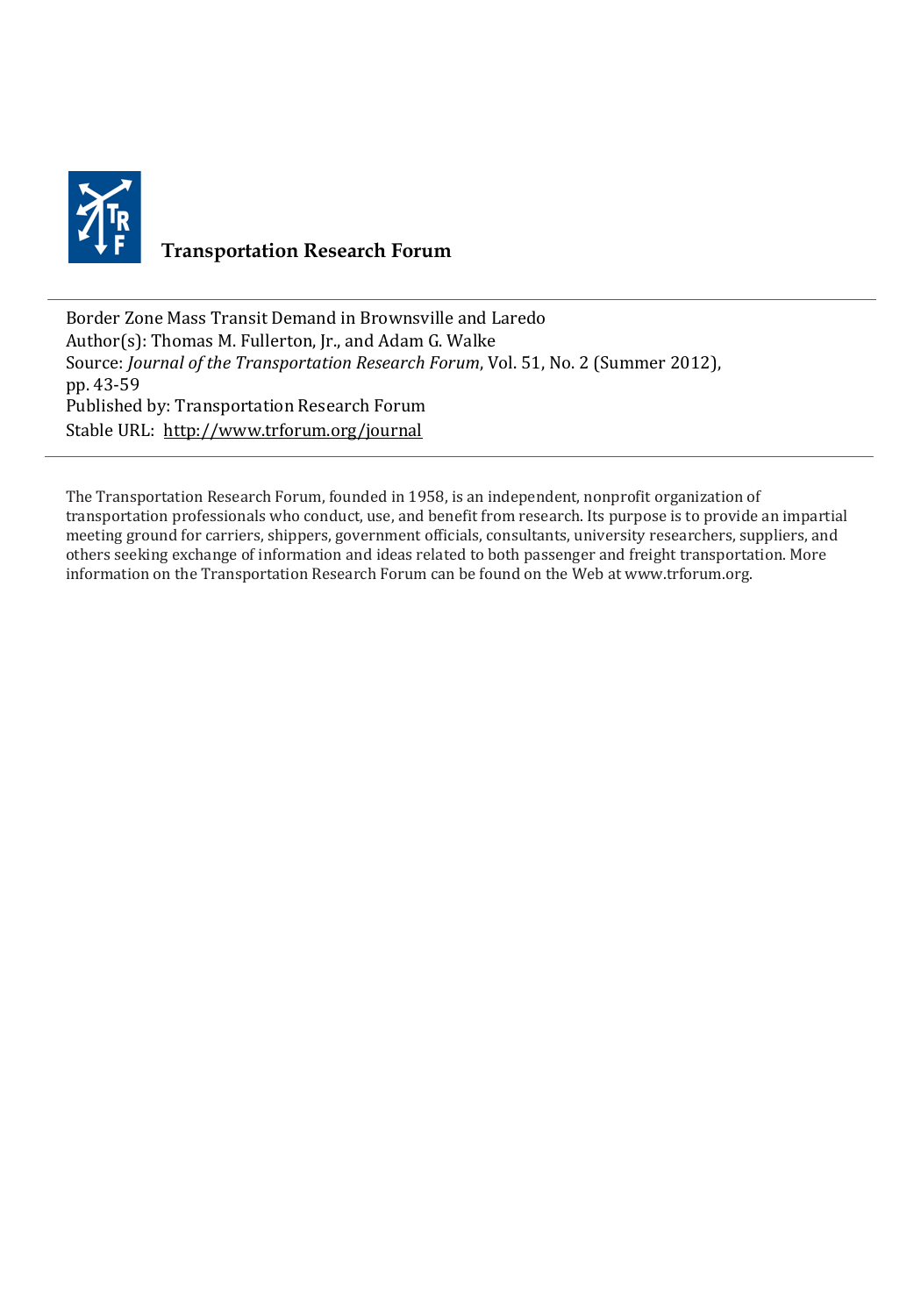# **Border Zone Mass Transit Demand in Brownsville and Laredo**

## **by Thomas M. Fullerton, Jr., and Adam G. Walke**

*This study examines whether economic conditions in Mexico influence public transportation ridership levels in the border cities of Brownsville and Laredo, Texas. Besides the standard variables generally utilized to model bus ridership, additional indicators included in the empirical analysis are northbound pedestrian traffic and the real exchange rate index. Seemingly unrelated regression parameter estimates suggest that the volume of pedestrian border crossings in both cities is positively related to changes in ridership. The real exchange rate index in Laredo is negatively related to fluctuations in ridership, implying that peso appreciation increases transit utilization in this border city.*

# **INTRODUCTION**

Advocates of public transportation argue that it can play an important role in reducing air pollution and traffic congestion. Such outcomes can occur if it can reduce personal automobile usage. There is speculation that higher gasoline prices might convince people to ride public transit rather than drive. For instance, a local newspaper in south Texas recently attributed an observed increase in McAllen bus ridership to higher fuel prices (Janes 2011). Similarly, a higher level of transit service or lower fares may persuade more people to use public transportation. Econometric analysis may help provide accurate information about the extent to which these and other factors influence ridership.

Aside from the potential benefits from reduced automobile traffic, public transit is also promoted as a means of increasing mobility when using private automobiles is not a viable alternative. Much of the attention in this regard has centered on the role of transit in linking unemployed people with employment opportunities in urban areas (Blackley 1990, Hughes 1991). Less understood is the role of public transportation in linking pedestrian border crossers with destinations such as shopping centers in cities located at international boundaries. In some border zones, public transportation has been proposed as a way of facilitating cross-border shopping (Dascher and Haupt 2011). Such projects could produce economic benefits in areas such as the southern border of Texas, where Mexican shoppers constitute a significant portion of retail trade (Coronado and Phillips 2007). This study examines a variety of factors that may affect transit demand, including the impact of crossborder traffic and international economic factors on bus ridership.

The sample includes data from two U.S. border cities: Brownsville and Laredo, Texas. Several factors make these cities good candidates for a study of cross-border impacts on transit ridership. First, as of 2009, they jointly receive more than 6.6 million pedestrian crossings per year. That is 35% of total pedestrian crossings into Texas and 16% of all pedestrian crossings into the United States (BTS 2011). Second, the central municipal bus terminal in each city is within walking distance of the U.S.–Mexico border, making transit accessible to pedestrians crossing the border. Third, both cities have well-established public transportation systems dating back to at least 1978, making time series analysis feasible. There is a long-standing assumption that pedestrian border crossers form a substantial portion of transit ridership in these cities (TDHPT 1979). One purpose of the present effort is to determine whether, and to what extent, such claims can be quantified.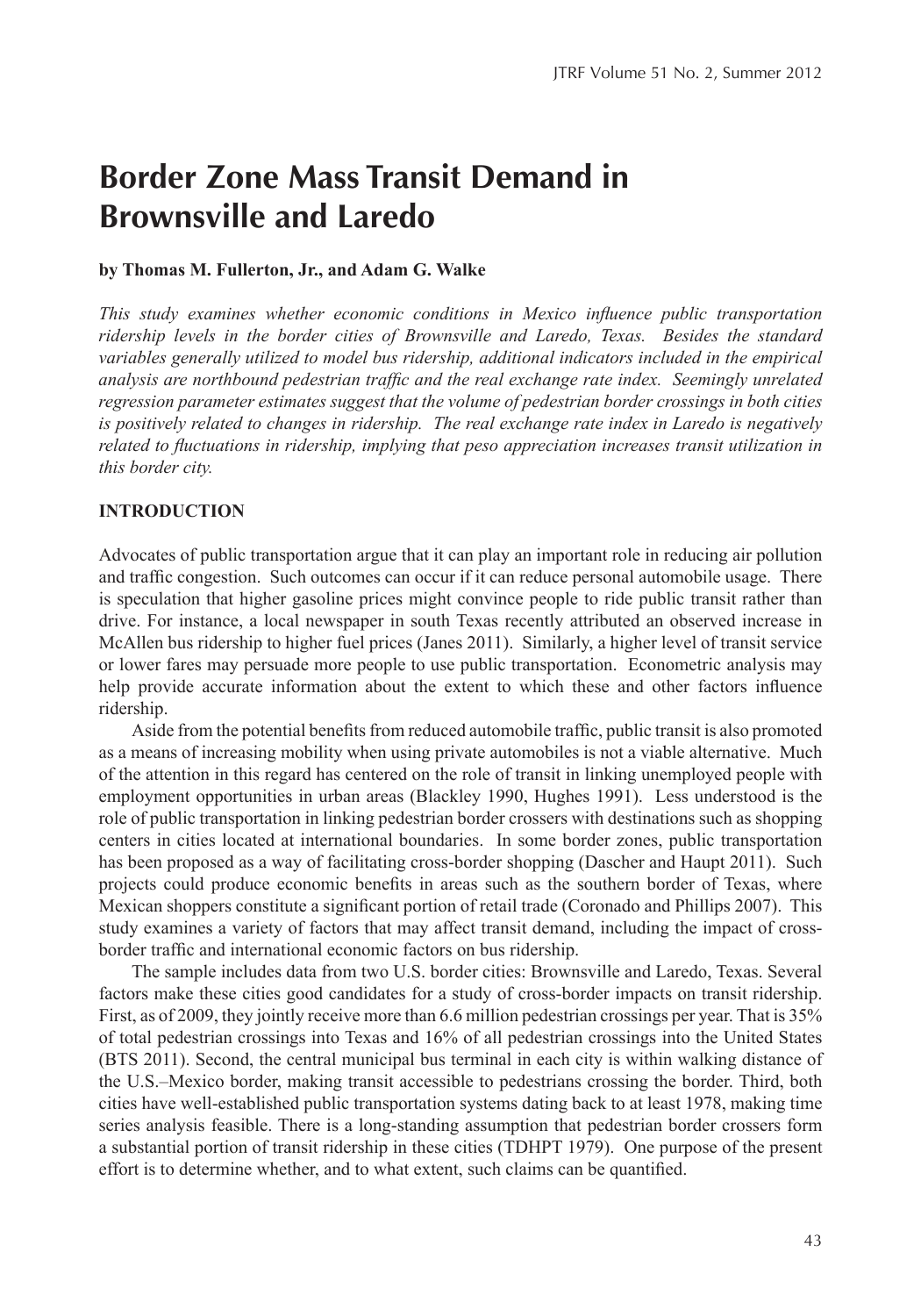The demand for public transportation is affected by fares, the level of service, urban population, income, car ownership, and the price of substitutes such as automobile travel. These determinants of ridership, along with the impact of cross-border traffic, provide the basic inputs to the analysis of transit demand presented here. This section is followed by a review of relevant literature and a description of the methodology utilized. Empirical results are presented next, followed by a conclusion.

### **LITERATURE REVIEW**

Much of the literature on determinants of the demand for public transportation concerns variables that are controlled by transit system administrators, such as the level of transit service or fares. Several studies show that changes in these variables can have a substantial impact on transit ridership (Kain and Liu 1999, Taylor et al. 2009). The demand for public transportation is, in most cases, inelastic with respect to fares (Pham and Linsalata 1991, Paulley et al. 2006), although fare elasticities may vary substantially across regions (Dargay and Hanly 2002). Some studies suggest that transit demand is also inelastic with respect to the level of service (Paulley et al. 2006), although other evidence points to an elastic relationship (Holmgren 2007).

The level of service is often measured by a variable such as vehicle revenue hours, which is correlated with the density of bus routes and the frequency of departures. Service, however, is inversely related to the time costs of using public transportation, i.e., the costs of time spent walking to boarding stations, waiting for transportation to arrive, and travelling to a given destination (Frankena 1978). The level of service is sometimes also construed as a measure of the supply of public transportation. Peng et al. (1997) address the issue of simultaneity between service and ridership by estimating separate transit supply and demand equations.

Other determinants of transit ridership are beyond the control of administrators. For example, the level of transit patronage is highly correlated with urban area population (Taylor et al. 2009). Income is also likely to influence the level of ridership, and while some evidence suggests that public transportation is an inferior good (Nizlek and Duckstein 1974), others imply that it is a normal good (Chiang et al. 2011). Bresson et al. (2004) argue that ridership is positively correlated with income but negatively correlated with car ownership. Since income and car ownership are also correlated, omitting a measure of car ownership from a ridership equation tends to introduce downward bias on the income elasticity estimate.

Another variable included in many transit demand equations is a measure of the price of substitutes for public transportation. Motor vehicles are the main substitute for transit. Frankena (1978) finds that, of the various costs associated with owning a vehicle, only gasoline price has a statistically significant impact on transit ridership. In a study of seven U.S. cities, Wang and Skinner (1984) find that the elasticity of ridership with respect to gasoline prices ranges from 0.08 to 0.80. More recently, Lane (2010) confirms that gasoline price fluctuations can significantly impact the demand for public transportation.

There is little literature that directly addresses the impact on public transportation of proximity to an international border. Dascher and Haupt (2011) briefly discuss some attempts to extend public transit across the German-Polish border to facilitate cross-border shopping, among other things. While cross-border shopping is mutually beneficial for both the shoppers and the businesses they frequent, other groups may disapprove of public infrastructure projects aimed at facilitating transboundary commerce. The model explains the relative strength of these opposing interests based on factors such as inter-regional mobility, centralization of decision making, and patterns of property ownership. The model does not, however, attempt to determine the extent and nature of demand for cross-border public transportation.

While there is only limited academic work directly relating border region dynamics to patterns of transit ridership, there is a rich literature concerning trans-boundary traffic flows, especially along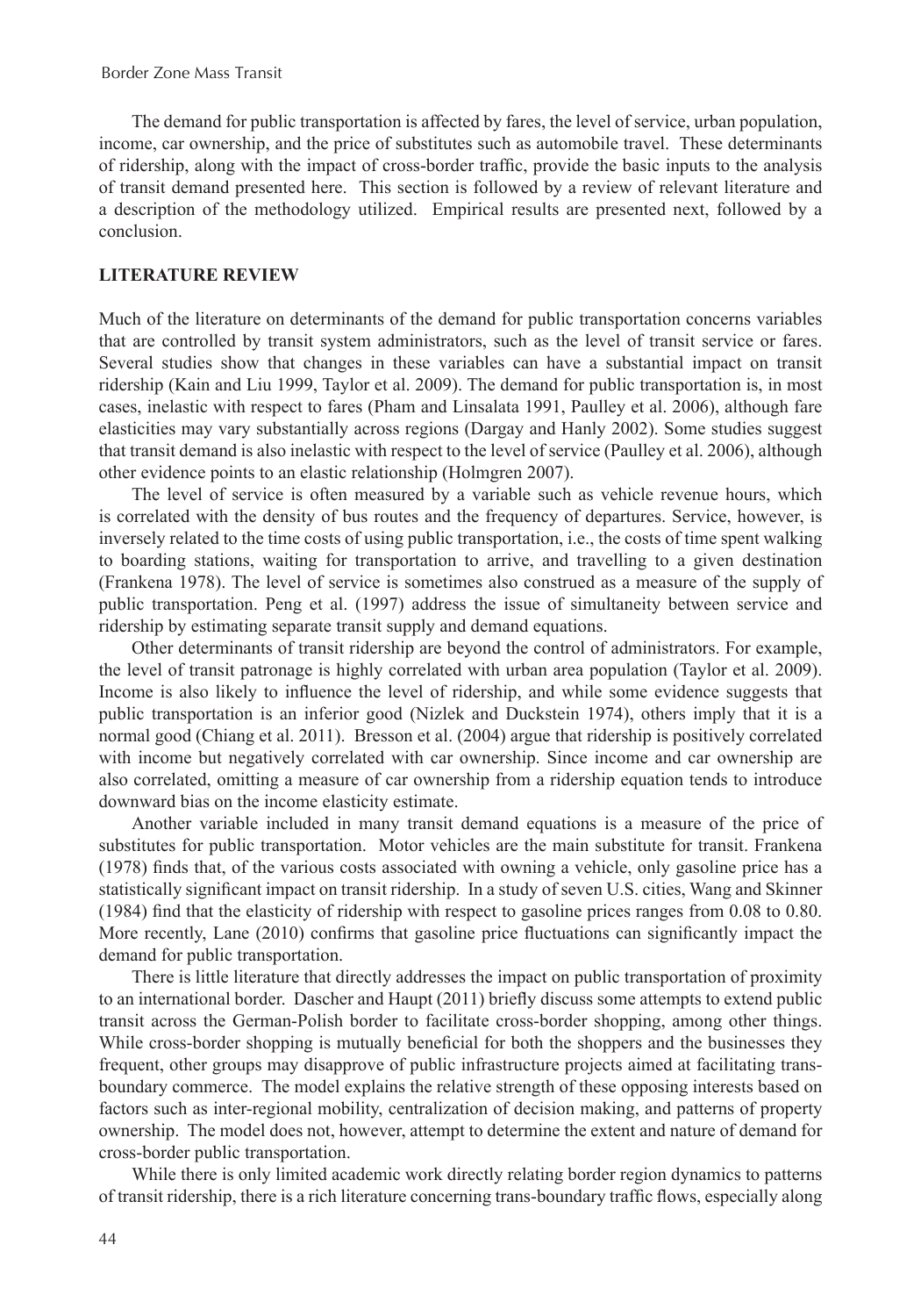the U.S.–Mexico border. Much of it centers on pedestrian border crossings, and pedestrians are probably the group of entrants most likely to access public transportation in border cities. Survey evidence presented by Charney and Pavlakovich-Kochi (2002) indicates that 83% of pedestrians returning from trips to Arizona state that their primary purpose was shopping as compared with 68% of motor vehicle passengers. Similarly, Ghaddar and Brown (2005) find that 85% of crossborder visitors to Texas come for the purpose of shopping. Based on a survey conducted at the U.S.-Mexico border south of San Diego, Herzog (1991) finds that pedestrians comprise at least 50% of the Mexican nationals who cross the border to shop for food, clothing, or articles for the home. None of these surveys explicitly asks pedestrians whether or not they use transit on the U.S. side of the border.

Other analysts consider how economic conditions in Mexico influence the volume of pedestrian and vehicle traffic at ports of entry into the U.S. Fullerton (2000) finds that movements in the real peso-dollar exchange rate influence the volume of bridge traffic from Ciudad Juárez into El Paso. De Leon et al. (2009) conducted a similar study, but consider pedestrian traffic across the international bridges separately from motor vehicle traffic. Pedestrian crossings are positively related to Mexico's industrial production index and negatively related to bridge tolls. There is also a correlation between pedestrian crossings and the real exchange rate, but the direction of this relationship is uncertain. This ambiguity may arise because the data do not distinguish the nationality of border crossers. Thus, it is difficult to disentangle the effects of a shift in the exchange rate, which is likely to be different for Mexican and U.S. nationals.

Giermanski (1997) notes that cross-border shopping makes an important contribution to the economies of Texas border cities. Coronado and Phillips (2007) estimate that actual retail sales in Texas border cities exceed predicted sales by \$1.9 billion. The surplus is attributed to Mexican nationals who cross the border into the U.S. to shop. Results of a mail survey conducted by Patrick and Renforth (1996) indicate that, between 1994 and 1995 when the Mexican peso lost more than half of its value relative to the dollar, retail sales in Texas border cities dropped by 42%. This supports the argument that cross-border shopping is an important feature of the border economy, at least in Texas.

While the literature on traffic across the U.S.-Mexico border does not specifically address public transportation, it provides insight into the motivations and economic impact of pedestrians who cross the border. One objective of this study is to quantify the link between pedestrian traffic through international ports of entry and public transportation networks along the Texas-Mexico border. Because Texas has several large border cities with well-developed public transportation systems, and receives 45% of all pedestrian entrants into the United States, the Texas-Mexico border region is well suited to a study of trans-boundary impacts on transit ridership (BTS 2011). In order to take advantage of potential border region covariances, the analysis is conducted using a seemingly unrelated regression estimator (Zellner 1962). Tests are also carried out for potential endogeneity among the variables utilized.

### **METHODOLOGY**

#### **Data**

Laredo's public transportation system, El Metro, traces its origin to 1976. Its counterpart in Brownsville, the Brownsville Urban System, owes its existence to the city's acquisition of two privately-owned bus lines in 1978 (TDHPT 1979). Public transit in both cities is concentrated in fixed-route bus transportation, but demand response services are also provided (NTD 2011). The data on fare, service, and ridership in these cities are collected from Texas Transit Statistics (TTS), a report issued annually by the Texas Department of Transportation (TDT 1983-2009). Ridership, the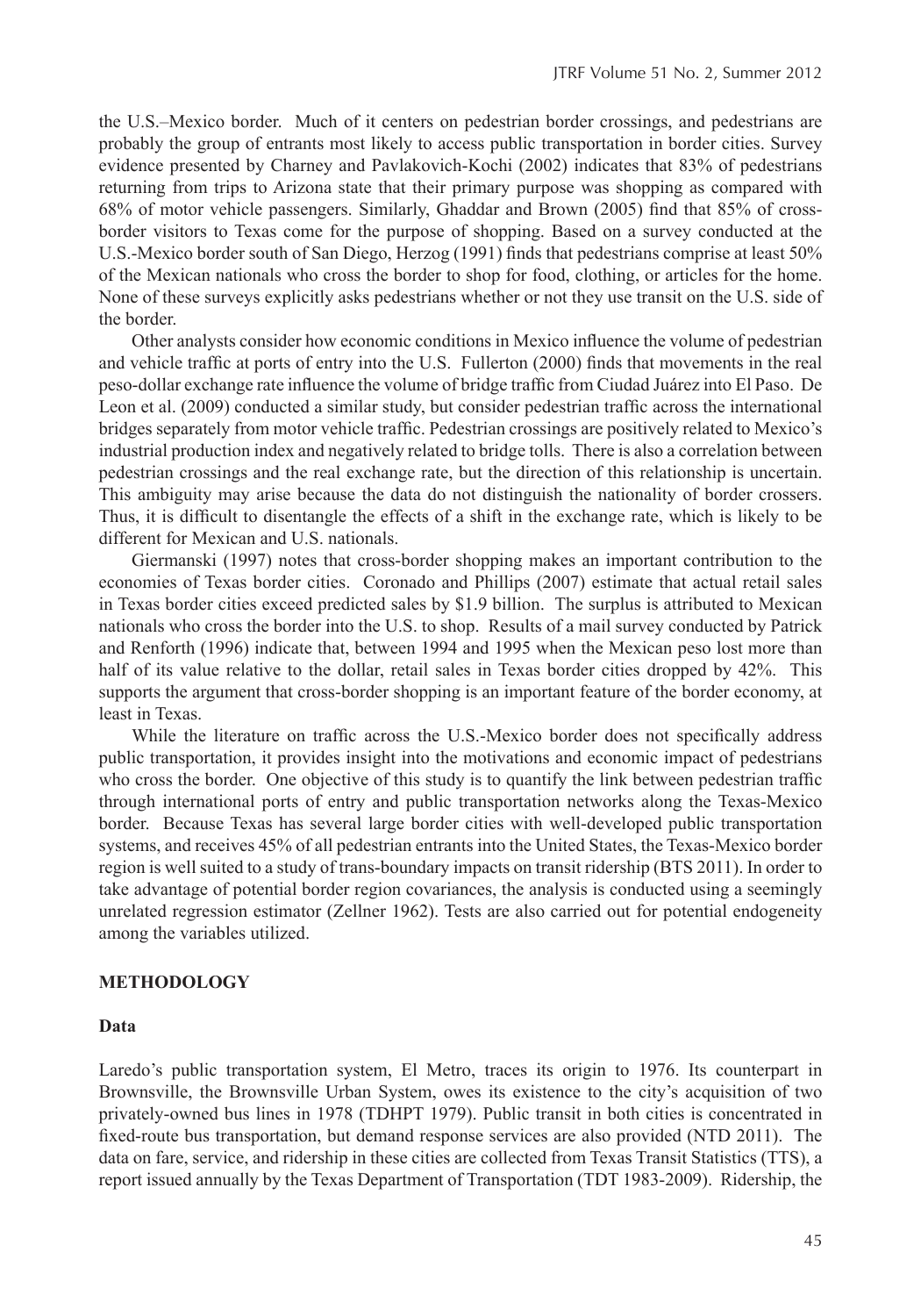dependent variable, is measured by the number of unlinked passenger trips per year and the level of service is measured by vehicle hours per year.

The calculation of fare is somewhat more complicated. While transit agencies often offer travel passes or fare discounts to particular groups of riders, the agencies that form the basis of this study do not provide historical information on each fare category. Therefore, the average fare is calculated by dividing annual farebox revenue by the number of passenger trips each year. The TTS figures for Laredo vehicle hours, fare revenue, and ridership in 2005 are exceptionally low; between 48% and 54% lower than the 2004 figures. Yet, data from the Laredo City Budget Department show that El Metro's operating expenditures and fare revenue steadily increased during that period. To resolve this contradiction, the service, fare and ridership data for 2005 are taken from the National Transit Database (NTD 2011), which provides figures similar to those of TTS in the other years for which the two datasets overlap.

Average fare data are adjusted for inflation using the Consumer Price Index (CPI, 1982-1984 = 100) from the website of the Federal Reserve Bank of St. Louis (FRB 2011). The real price of unleaded regular gasoline is obtained from the website of the Energy Information Administration (EIA 2011). Data on unemployment are from the website of the Bureau of Labor Statistics (BLS 2011) for years since 1990 and from the Texas Labor Market Review for prior years (TEC 1983-89). Population data are retrieved from the website of the Bureau of Economic Analysis (BEA 2011). The real peso-dollar exchange rate index is obtained from the Border Region Modeling Project at the University of Texas at El Paso (UTEP 2011). The number of pedestrian border crossings is provided to the authors by U.S. Customs and Border Protection.

The number of vehicle registrations is taken from the website of the Texas Department of Transportation (TDT 2011) from 1996-2007 and from the District and County Statistical Data reports (TDT 1987-95) and the Texas Almanac (Dallas Morning News 1984-86, 2008-09). The vehicle registration data are not available for Brownsville or Laredo for 1983 and 1994. Vehicle registration data are, however, available for El Paso, Texas, for both years through the Border Region Modeling Project (UTEP 2011) and the El Paso vehicle registration data are highly correlated with those for Brownsville and Laredo. The number of registered vehicles in El Paso and a time trend are used as regressor variables to allow estimating missing observations (Friedman 1962, Fernandez 1981).

Prior research indicates that unobserved social and economic factors may collectively exert long-term upward or downward pressure on transit patronage. The impact of such factors can be incorporated into a regression equation by means of a deterministic time trend (Wang and Skinner 1984, de Rus 1990, Romilly 2001, Lane 2010, Gkritza et al. 2011). Time is therefore included as an exogenous variable to capture any secular trend in ridership that is not explained by the other independent variables. A trend variable is not only of interest in its own right, but is useful in controlling for the effect of time on other explanatory variables in the equation. A regression equation that includes a trend variable yields the same parameter estimates that would be obtained from a regression in which all the variables are de-trended (Lovell 2008). De-trending is useful when the effect on ridership of short-term variations in an explanatory variable is obscured by the trend component of that variable. Excluding a time trend is sometimes found to substantially affect parameter estimates in transit demand equations (Dargay and Hanly 2002, Lane 2010).

Time series data, such as those analyzed here, are often non-stationary. Augmented Dickey-Fuller tests indicate that several of the variables are stationary in level form, while others are nonstationary. Faced with a similar situation, in which both stationary and non-stationary variables form part of a regression equation, Gkritza et al. (2011) utilize a linear time trend in conjunction with annual indicator variables to avoid spurious estimation results. As noted above, a time trend is also utilized in the present study.

Summary statistics are presented for all of the variables except for the time trend in Table 1 and 2. The sample period begins in 1983 and ends in 2009. The average ridership level in Laredo over the sample period is about 4.1 million trips per year compared with an average of 1.7 million trips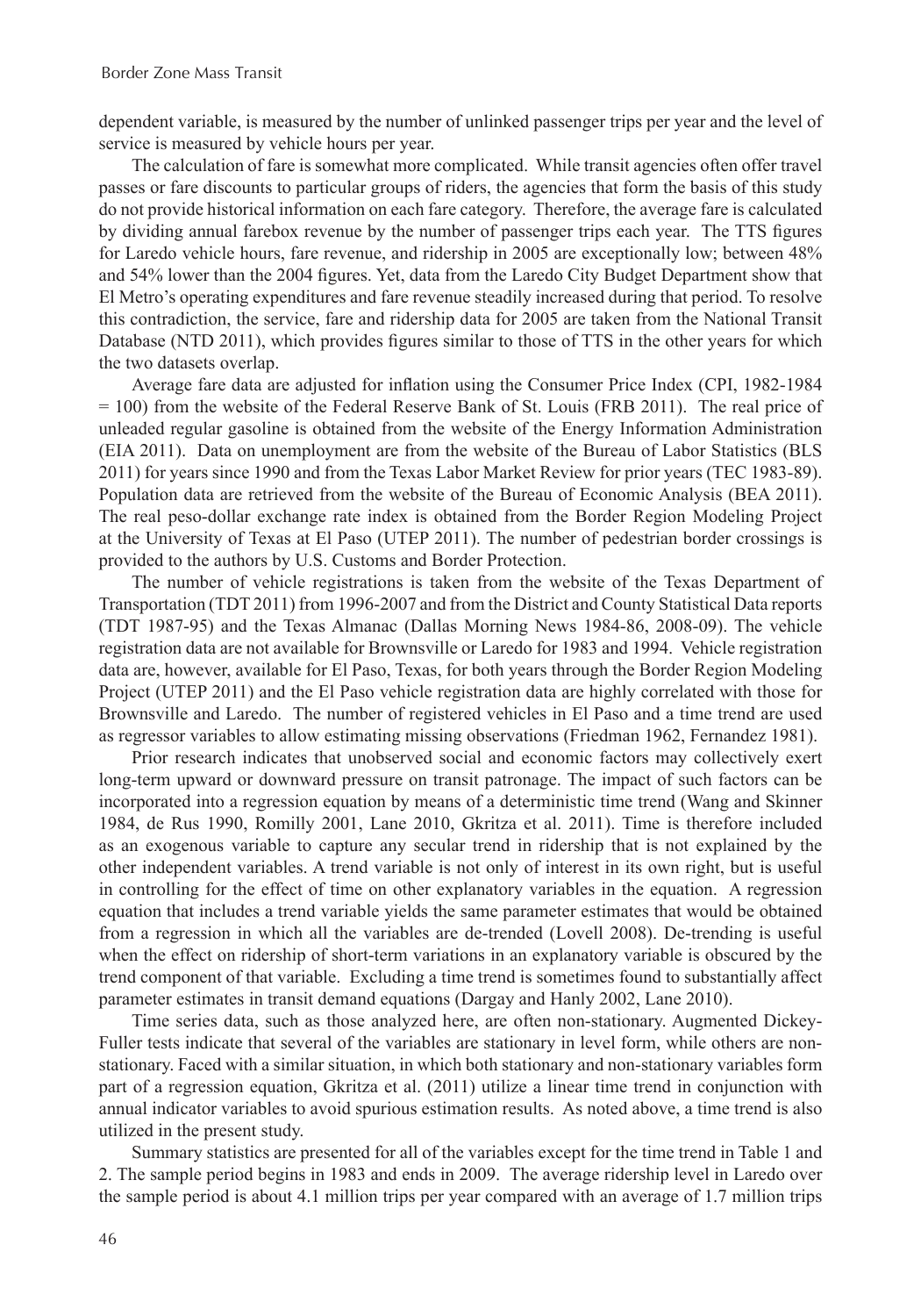|                             |           | Standard  |           |           |     |
|-----------------------------|-----------|-----------|-----------|-----------|-----|
| Variable                    | Mean      | Deviation | Minimum   | Maximum   | No. |
| Passenger Trips             | 1,657,263 | 126,191   | 1,333,719 | 1,909,292 | 27  |
| Real Fare (cents)           | 34.938    | 3.955     | 29.016    | 48.495    | 27  |
| Vehicle Hours               | 67,728    | 11,954    | 46,434    | 83,714    | 27  |
| Real Gasoline Price (cents) | 175.185   | 45.032    | 124       | 301       | 27  |
| Unemployment                | 13,338    | 2,467     | 8,548     | 16,566    | 27  |
| Registered Vehicles (000's) | 178.233   | 42.097    | 118.561   | 261.453   | 27  |
| <b>MSA</b> Population       | 310,827   | 51,285    | 238,878   | 396,371   | 27  |
| Border Crossings (000's)    | 3,436.222 | 599.435   | 2,546.720 | 5,036.891 | 27  |
| Real Exchange Rate Index    | 100.969   | 15.735    | 78.764    | 145.238   | 27  |

# **Table 1: Brownsville Summary Statistics**

# **Table 2: Laredo Summary Statistics**

|                             |           | Standard  |           |           |                |
|-----------------------------|-----------|-----------|-----------|-----------|----------------|
| Variable                    | Mean      | Deviation | Minimum   | Maximum   | N <sub>0</sub> |
| Passenger Trips             | 4,059,538 | 512,666   | 3,155,122 | 5,012,758 | 27             |
| Real Fare (cents)           | 31.086    | 3.851     | 21.423    | 37.479    | 27             |
| Vehicle Hours               | 135,843   | 39,465    | 88,830    | 186,304   | 27             |
| Real Gasoline Price (cents) | 175.185   | 45.032    | 124       | 301       | 27             |
| Unemployment                | 6,604     | 1,635     | 4,251     | 11,010    | 27             |
| Registered Vehicles (000's) | 96.946    | 30.713    | 54.515    | 159.624   | 27             |
| <b>MSA</b> Population       | 172,567   | 41,662    | 115,419   | 241,438   | 27             |
| Border Crossings (000's)    | 4,405.490 | 759.044   | 3,112.505 | 6,674.293 | 27             |
| Real Exchange Rate Index    | 100.969   | 15.735    | 78.764    | 145.238   | 27             |

in Brownsville. Laredo annually registers 4.4 million pedestrian border crossings on average, while 3.4 million visitors walked through the ports of entry into Brownsville each year. Thus, the ratio of pedestrian border crossings to transit passenger trips is roughly 2:1 in Brownsville but closer to 1:1 in Laredo.

Figures 1 through 4 depict the movement of the ridership series for Brownsville and Laredo in comparison to the movement of the real exchange rate index and pedestrian border crossing series. The data for Brownsville do not provide clear evidence of a positive correlation between ridership and pedestrian border crossings (Figure 1) but they do seem to indicate a negative relationship between ridership and the real exchange rate index (Figure 2). In Laredo, on the other hand, there appears to be some positive correlation between ridership and pedestrian border crossings for most of the period (Figure 3) but it is more difficult to discern a negative relationship between ridership and the real exchange rate index (Figure 4).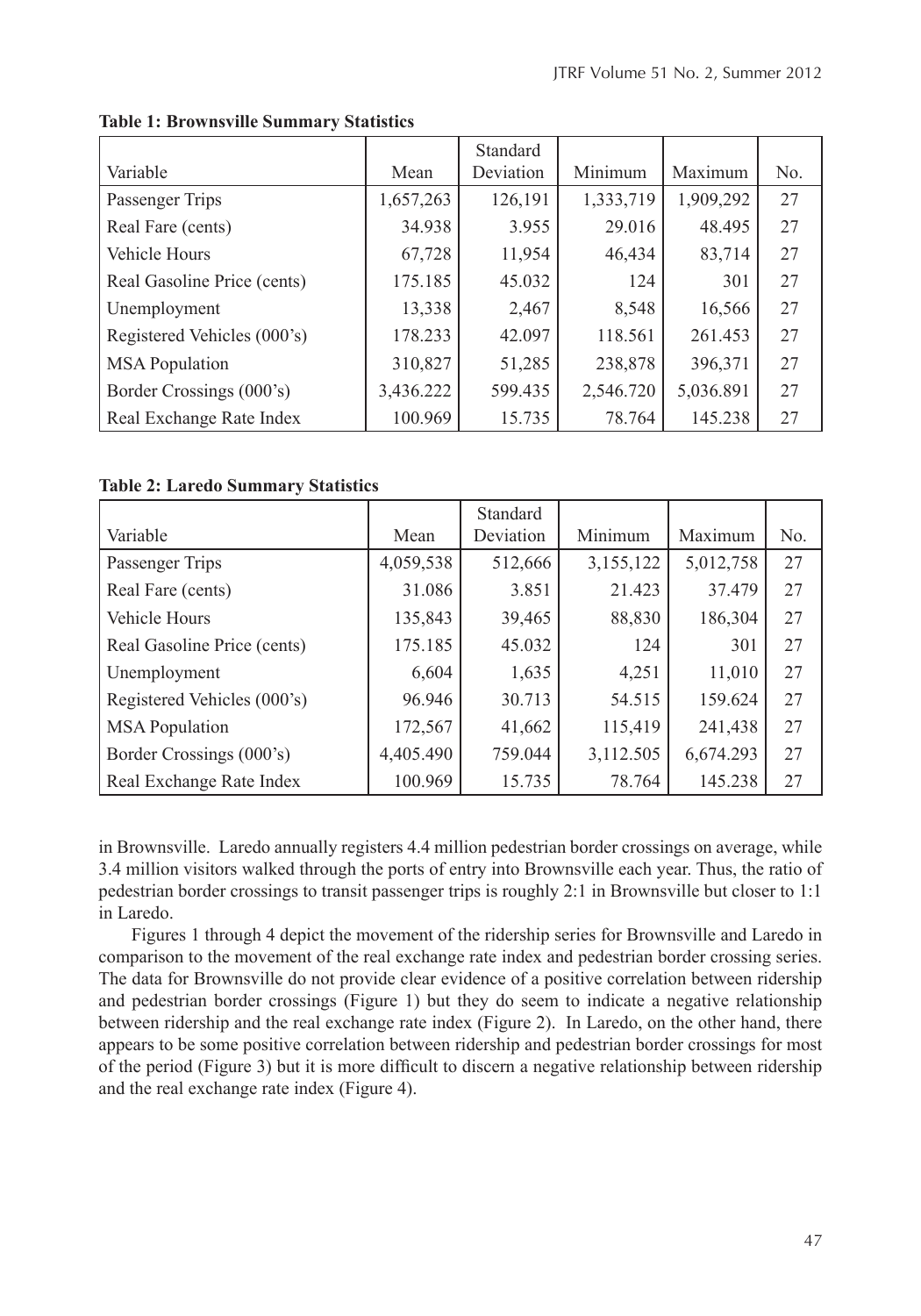



**Figure 2: Brownsville Ridership and the Real Exchange Rate Index**

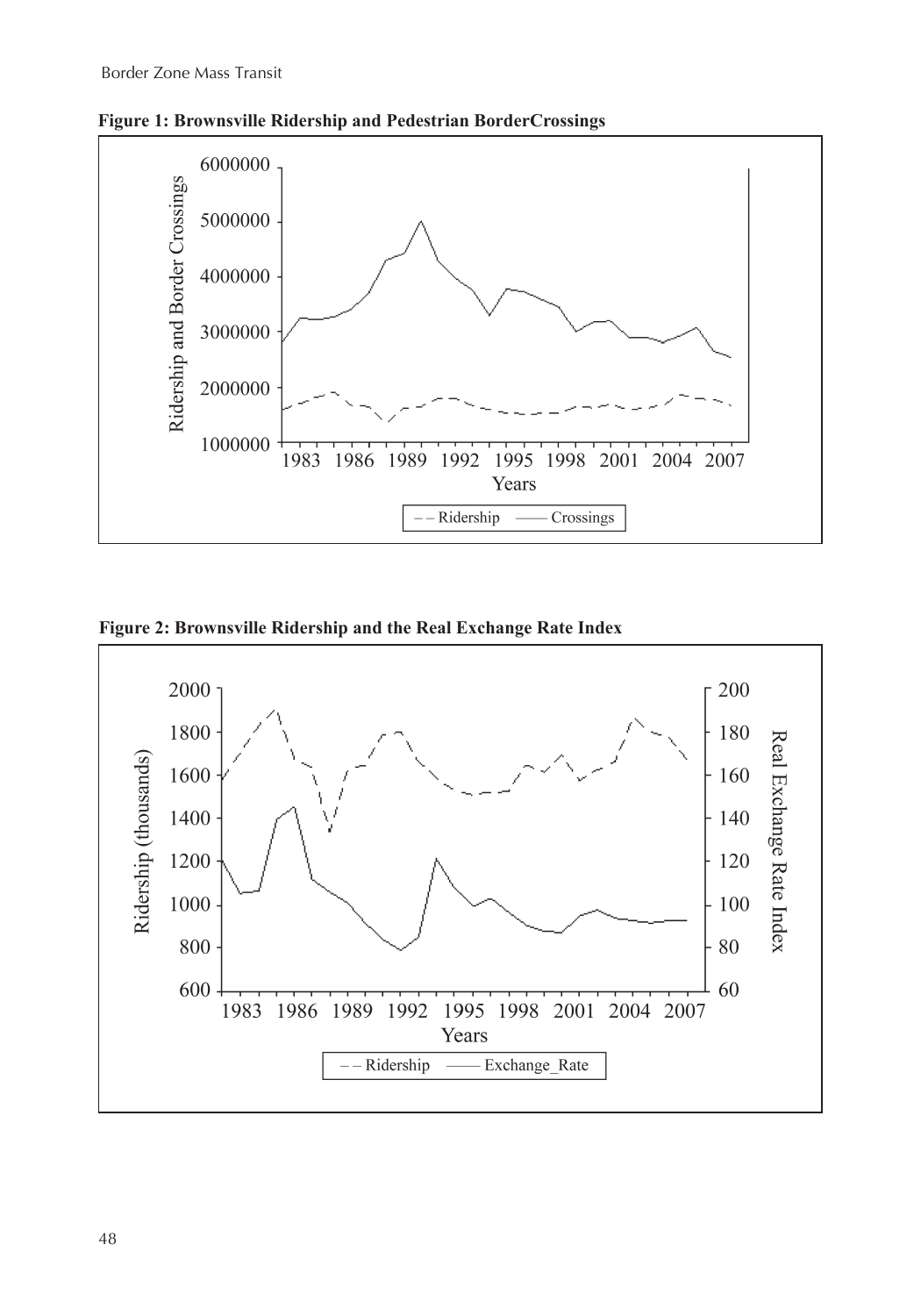



**Figure 4: Laredo Ridership and the Real Exchange Rate Index**

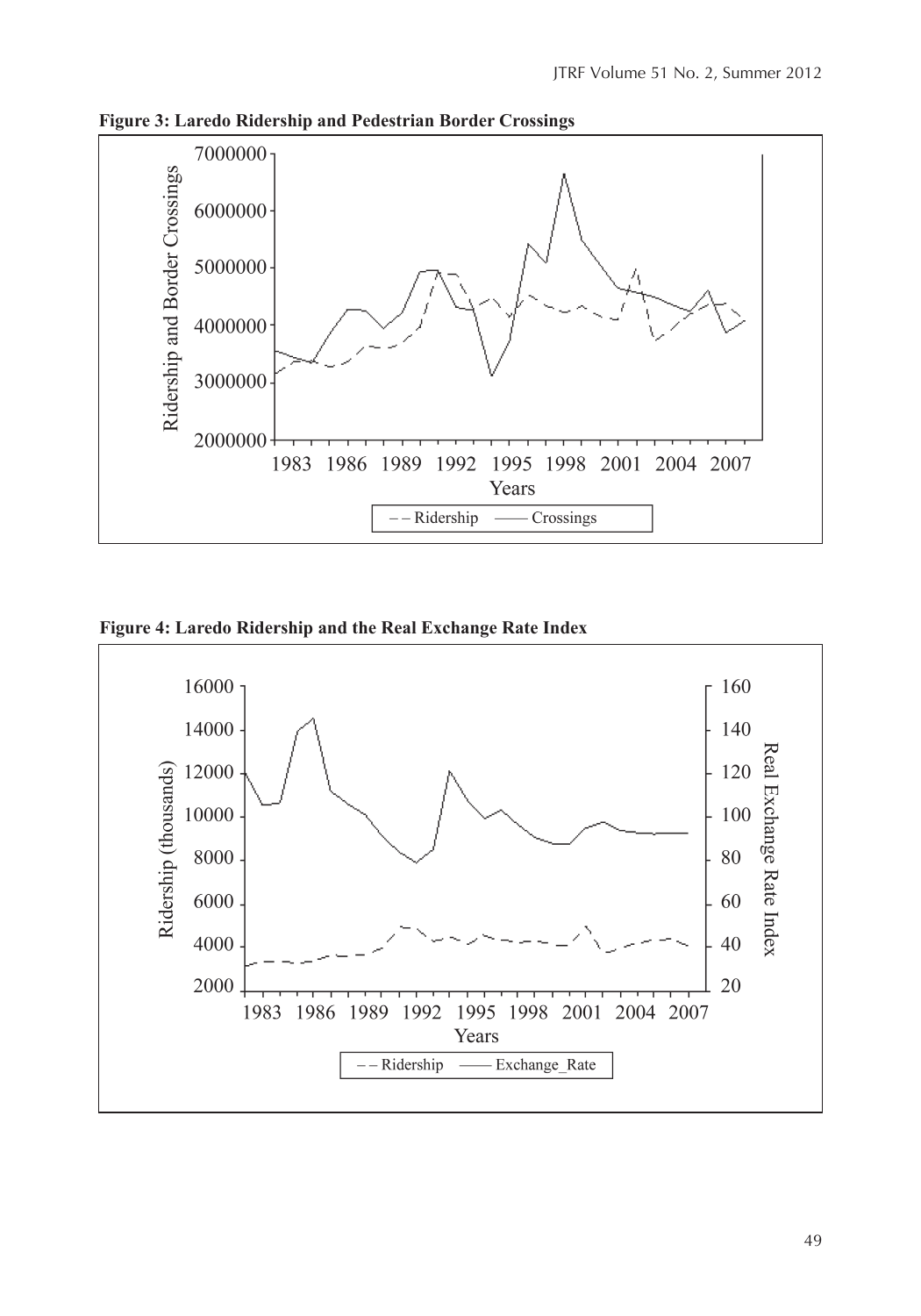#### **Analytical Approach**

Although the magnitudes of the parameter estimates are likely to vary between Brownsville and Laredo, there is no á priori reason to believe that the signs of these coefficients will also vary. Thus, the following discussion applies equally to both cities. The basic model employed in the analysis of ridership can be expressed in implicit form as follows:

(1) 
$$
R_t = F(F_t, S_t, GP_t, U_t, V_t, P_t, T_t, PC_t, XR_t)
$$

where  $R_t$  represents transit ridership,  $F_t$  is the average fare,  $S_t$  is the level of service (vehicle hours),  $GP_t$  is the price of gasoline,  $U_t$  is the unemployment rate,  $V_t$  is vehicle registrations,  $P_t$  is population,  $T_t$  is a time trend, PC<sub>t</sub> is pedestrian border crossings, and XR<sub>t</sub> is the real exchange rate index. No hypothesis is advanced in the discussion that follows regarding the marginal effect of the time trend on ridership. That is because there is not enough information available to predict how multiple unobserved factors may collectively impact long term trends in ridership. The other independent variables are hypothesized to have the following marginal effects on ridership:

$$
(2) \frac{\partial R}{\partial F}<0, \frac{\partial R}{\partial S}>0, \frac{\partial R}{\partial GP}>0, \frac{\partial R}{\partial U}>0, \frac{\partial R}{\partial V}<0, \frac{\partial R}{\partial P}>0, \frac{\partial R}{\partial PC}>0, \frac{\partial R}{\partial XR}<0
$$

Fares are expected to be negatively related to ridership. An increase in the level of service, measured by vehicle hours, is anticipated to stimulate utilization of transit. Because travel by automobile is a substitute for travel by bus, higher gasoline prices are also expected to increase transit patronage. A higher level of unemployment, which is usually associated with lower income levels, is predicted to increase ridership. Car ownership, represented by vehicle registrations, is predicted to vary inversely with transit patronage. Holding other factors constant, a larger population is anticipated to expand transit usage. Pedestrian border crossings are hypothesized to be positively related to ridership. Finally, an increase in the value of the Mexican peso relative to the U.S. dollar is hypothesized to increase cross-border shopping and transit usage by Mexican nationals. An increase in the value of the peso relative to the dollar is reflected in a decrease of the real exchange rate index because the latter is defined as pesos per dollar in inflation-adjusted terms. Therefore, a negative relation is expected to exist between the real exchange rate index and ridership.

Because the number of vehicle hours per year can be construed as a measure of the supply of public transportation, the presence of this variable in a public transportation demand equation raises the prospect of simultaneity. Average fare may also be endogenous because it is calculated as the ratio of total fare revenue to total ridership. Changes in this ratio may reflect changing patterns of ridership rather than the actual changes in ticket prices (de Rus 1990). Alternatively, the average ticket price may depend, to some extent, on the total volume of ridership. To determine whether simultaneity exists in either average fares or vehicle hours, artificial regression tests are conducted for the Brownsville and Laredo ridership equations (Davidson and MacKinnon 1989).

Next, separate regression equations are estimated for both cities by the method of ordinary least squares. If there is evidence that the disturbance terms in the regression equations for each city are correlated, more efficient coefficient estimates may be obtained using the seemingly unrelated regression parameter estimation method. Zellner (1962) shows how knowledge of the covariance between error terms in separate equations can be incorporated into parameter estimates through a generalized least squares (GLS) procedure. For a system of seemingly unrelated equations, the GLS estimator in matrix form is as follows:

(3) 
$$
\beta_{GLS} = (X' H' H X)^{-1} X' H' H y = (X' \Sigma^{-1} X)^{-1} X' \Sigma^{-1} y
$$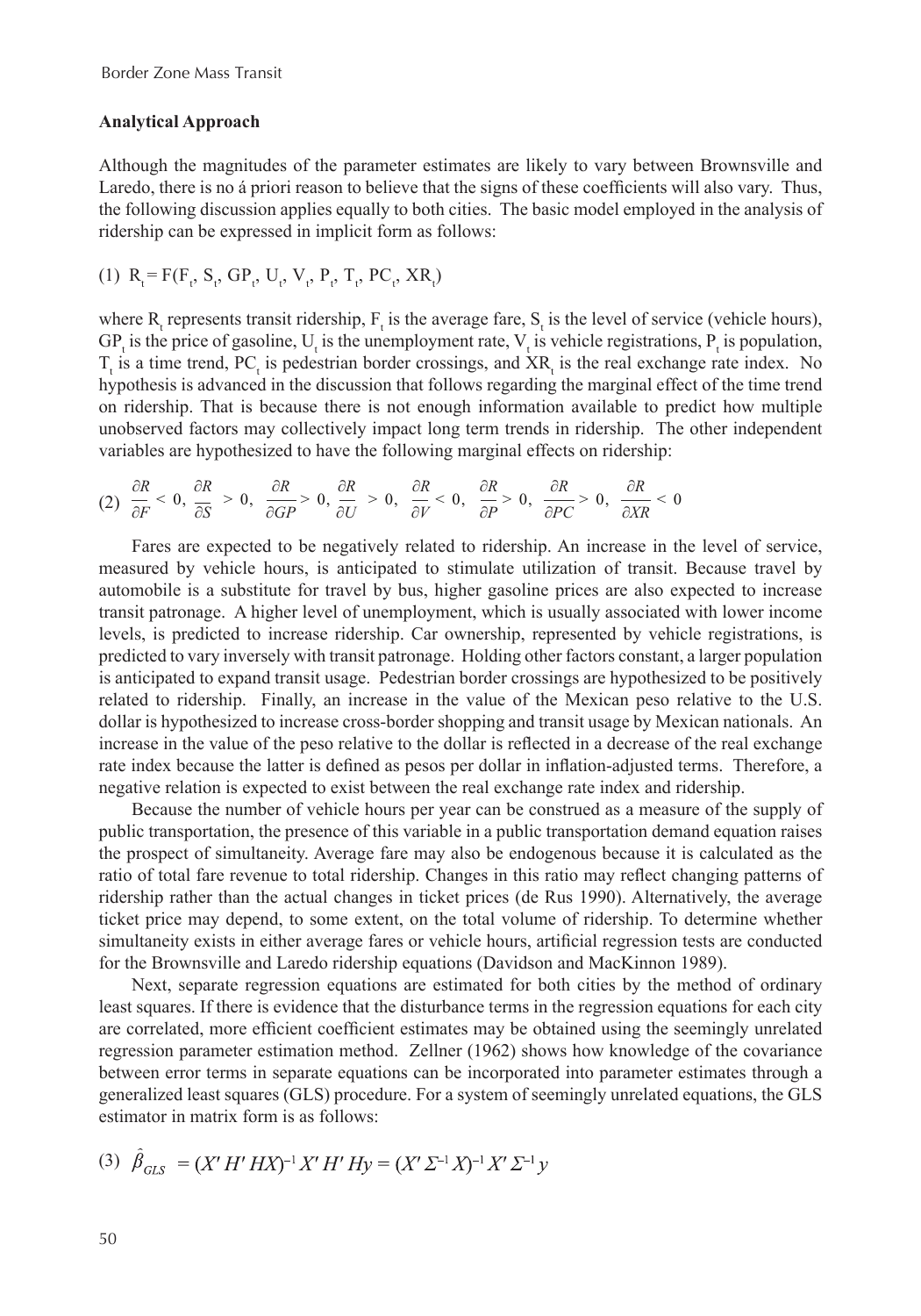If the covariance between the disturbances of equations i and j in identical time periods (the contemporaneous error covariance) is represented by  $\sigma_{ii}$ , then  $\Sigma$  is equivalent to the following when there are only two equations:

$$
(4) \ \Sigma = \begin{bmatrix} \sigma_{11} I & \sigma_{12} I \\ \sigma_{21} I & \sigma_{22} I \end{bmatrix}
$$

In practice, the error variances and cross-equation covariances are unknown and must, therefore, be estimated. If the error terms exhibit substantial contemporaneous covariance across equations, the seemingly unrelated regression procedure will be used.

The seemingly unrelated regression model as presented does not allow for serially correlated error terms (Zellner 1962). To correct for first to 12th-order serial correlation, Gkritza et al. (2011) incorporate autoregressive parameters into a seemingly unrelated regressions model. In the current case, where there are only 27 observations and nine explanatory variables for each equation, correcting for higher order serial correlation in this manner would result in an unacceptably small number of degrees of freedom. To determine whether the error terms are autocorrelated, Q-statistics are calculated for the regression residuals and these are compared against critical values of the Chisquare distribution (Pindyck and Rubinfeld 1998).

There are various reasons why ridership in Brownsville and Laredo may be affected by the same unobserved factors. Both cities are located in Texas and their transit systems are thus affected by similar state regulations and funding procedures. They are affected by many of the same climatic conditions. Both cities also share a similar demographic profile that includes a larger share of foreign-born individuals than the average for Texas or the United States (U.S. Census Bureau 2011). Some research shows that recent immigrants are more likely than others to use mass transit (Heisz and Schellenberg 2004). While those factors may be individually insignificant, taken as a whole they may potentially generate substantial error covariance between the Brownsville and Laredo equations.

### **EMPIRICAL ANALYSIS**

To determine whether average fare and vehicle hours are endogenous, they are each regressed on instrumental variables as well as the exogenous variables in the demand equation (Davidson and MacKinnon 1989). For Brownsville, real earnings per employee in the local transportation sector are used as an instrumental variable for vehicle hours. The instruments for fare are the real composite price of fossil fuels and the net public operating cost of transit. Bus driver wages and fuel prices are important costs that transit operators face (Frankena 1978), while net public operating costs reflect governmental allocation of funds to transit operations. Public funding of transit and input prices both influence the level of service provided and the setting of fares but they are not likely to be affected by ridership levels. The residuals from these regressions are statistically insignificant when included as independent variables in the ridership equation. Thus, it is not possible to reject the null hypothesis that both variables are exogenous.

The procedure is repeated for the Laredo variables. The instruments chosen for fare are the number of cooling degree days per year and a one-year lag of cooling degree days. The number of cooling degree days per year affects fares indirectly by influencing costs related to air conditioning, breakdowns, equipment malfunctions and the like. The instrument for vehicle hours is the total number of state and local employees in Laredo. As mentioned above, labor represents an important cost for transit providers, and this cost affects decisions to expand or contract service. Neither temperature patterns nor government employment levels are likely to be correlated with the error term in a transit demand equation. As with the Brownsville variables, the null hypothesis of exogeneity cannot be rejected.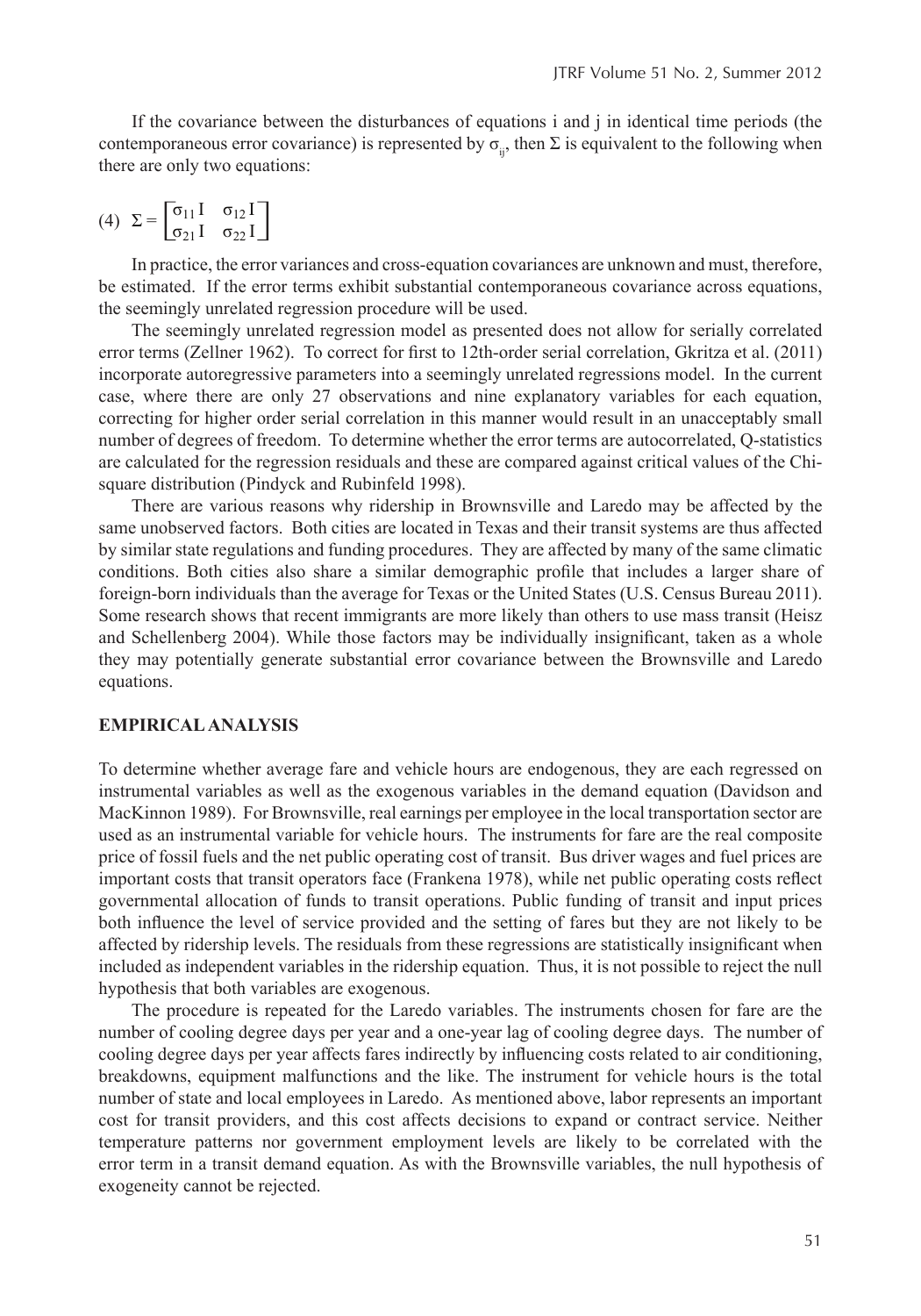The residual correlation coefficient for the Laredo and Brownsville equations is 0.650. Given substantial error correlation between equations, a seemingly unrelated regression method is used to produce the parameter estimates shown in Tables 3 and 4.The variables are mean-centered and, with the exception of the time trend in the Brownsville equation, all variables are also logarithmically transformed prior to estimation. The coefficients are very similar to the elasticities derived from regressions performed on the variables in level form. The variables included in the regression equation are all statistically significant for at least one of the two cities. Although more parameter estimates are statistically significant in the Brownsville regression output, the coefficient of determination is much higher in that for Laredo. As discussed below, this may be due to multicollinearity among several of the explanatory variables.

The elasticities of demand with respect to fare are estimated to be  $-0.45$  for Brownsville and –0.41 for Laredo. These figures are very similar to the short-run elasticity estimates reported in a national study by Pham and Linsalata (1991) and in an analysis of multiple elasticity studies by Paulley et al. (2006). Both of these estimates suggest that ridership levels in these cities are considerably more responsive to changes in fares than what is implied by the traditional rule-ofthumb elasticity of –0.33 (Cervero 1990).

While the estimates presented here suggest that demand does respond to fare changes, it is also somewhat inelastic with respect to these changes. This implies that fare increases could generate additional revenues that might serve to either increase the level of service or reduce the level of public transit subsidies. However, it is important to remember that the estimates are short-term elasticities. While increasing fares might generate additional revenues in the short term, Paulley et al. (2006) caution that long-term bus fare elasticities may be close to unity. If this is the case, increasing fares may not lead to substantial revenue increases in the long run.

| Dependent Variable: Ridership total number of unlinked passenger trips per year) |             |                         |             |             |  |  |
|----------------------------------------------------------------------------------|-------------|-------------------------|-------------|-------------|--|--|
| Variable                                                                         | Coefficient | Std. Error              | t-Statistic | Probability |  |  |
| $\text{Fare}_{+}$                                                                | $-0.453189$ | 0.114440                | $-3.960054$ | 0.0004      |  |  |
| Vehicle Hours,                                                                   | 0.602066    | 0.125445                | 4.799439    | 0.0000      |  |  |
| Gasoline Price,                                                                  | 0.365247    | 0.078142                | 4.674150    | 0.0000      |  |  |
| Unemployment,                                                                    | 0.255233    | 0.078078                | 3.268956    | 0.0025      |  |  |
| Vehicle Registrations.                                                           | $-0.603354$ | 0.260029                | $-2.320335$ | 0.0265      |  |  |
| Population,                                                                      | 4.382249    | 1.266791                | 3.459330    | 0.0015      |  |  |
| Time Trend,                                                                      | $-0.074575$ | 0.025177                | $-2.961992$ | 0.0055      |  |  |
| Pedestrian Crossings                                                             | 0.649275    | 0.180369                | 3.599701    | 0.0010      |  |  |
| Exchange Rate,                                                                   | 0.042229    | 0.102897                | 0.410399    | 0.6841      |  |  |
| R-Squared                                                                        | 0.566830    | Mean Dependent Variable |             | $\theta$    |  |  |
| Adjusted R-Squared                                                               | 0.337505    | S.D. Dependent Variable |             | 0.077137    |  |  |
| Standard Error of Regression                                                     | 0.062785    | Durbin-Watson Statistic |             | 2.054868    |  |  |
| Sum of Squared Residuals                                                         | 0.067013    |                         |             |             |  |  |

# **Table 3: Brownsville Ridership** Sample Period: 1983 to 2009

52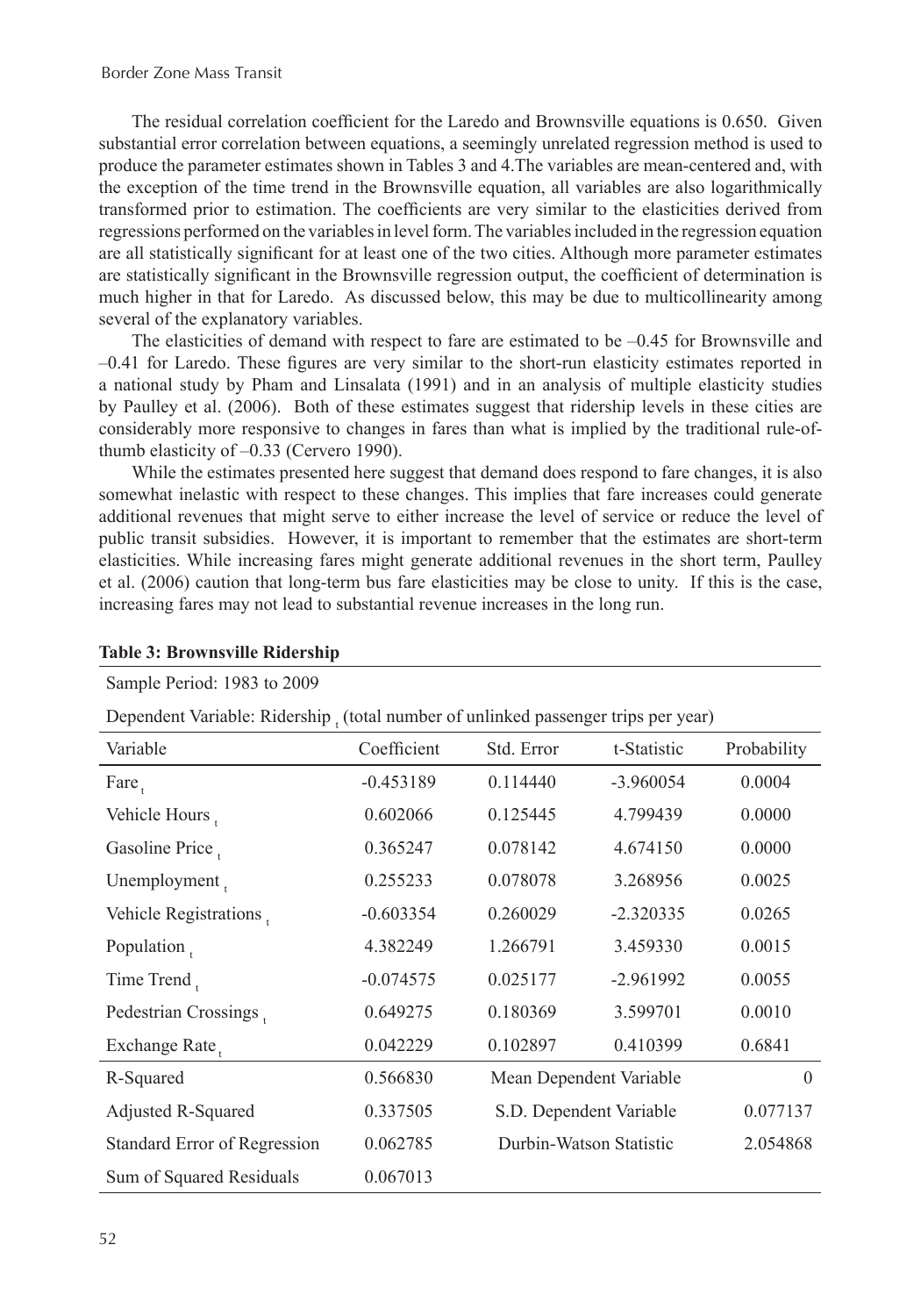The elasticity of ridership with respect to transit service is estimated to be 0.60 in Brownsville. More surprisingly, the service coefficient for Laredo is negative and insignificant. The negative coefficient persists regardless of whether vehicle miles or vehicle hours are used to measure the level of service. While it seems counterintuitive that an increase in transit service would not result in increased ridership, Small (1997) notes that expanding transit service into suburban areas often does not yield substantial increases in ridership.

Consistent with the hypothesis that travel by bus and travel by automobile are substitutes, a 10% increase in the price of gasoline is found to increase transit usage by 3.7% in Brownsville and 2.0% in Laredo. These results, like those obtained by Wang and Skinner (1984), indicate that a change in gasoline price has a significant positive effect on ridership, but that this relationship is inelastic. If automobiles are substitutes for transit, it is not surprising to find that the number of registered vehicles is negatively correlated with ridership in Brownsville, although the relationship is less statistically significant in Laredo. Brownsville's elasticity of demand with respect to carownership is  $-0.60$ , which is smaller than the composite elasticity estimate of  $-1.48$  reported by Holmgren (2007).

A 10% increase in unemployment is expected to cause a 2.6% increase in ridership in both Brownsville and a 1.5% increase in Laredo. This positive relationship is consistent with evidence in Nizlek and Duckstein (1974) that ridership moves in tandem with short-term cycles of unemployment. Additional regressions are performed to examine whether changes in personal income affect ridership levels in Brownsville and Laredo. Because income does not appear to explain much of the variation in ridership, it is excluded from the final specification.

Although transit ridership in Brownsville exhibits a secular downward trend, population growth in that city is associated with increased ridership. The population coefficient for Laredo is

| Sample Period: 1983 to 2009                                                       |             |                         |             |             |  |  |
|-----------------------------------------------------------------------------------|-------------|-------------------------|-------------|-------------|--|--|
| Dependent Variable: Ridership (total number of unlinked passenger trips per year) |             |                         |             |             |  |  |
| Variable                                                                          | Coefficient | Std. Error              | t-Statistic | Probability |  |  |
| $\text{Fare}_{+}$                                                                 | $-0.411995$ | 0.077357                | $-5.325866$ | 0.0000      |  |  |
| Vehicle Hours,                                                                    | $-0.160948$ | 0.202795                | $-0.793649$ | 0.4329      |  |  |
| Gasoline Price                                                                    | 0.198367    | 0.109467                | 1.812118    | 0.0788      |  |  |
| Unemployment.                                                                     | 0.145462    | 0.070783                | 2.055032    | 0.0476      |  |  |
| Vehicle Registrations.                                                            | $-0.364547$ | 0.205281                | $-1.775849$ | 0.0847      |  |  |
| Population.                                                                       | 0.416503    | 0.489169                | 0.851451    | 0.4005      |  |  |
| Time Trend,                                                                       | 0.113669    | 0.064900                | 1.751448    | 0.0889      |  |  |
| Pedestrian Crossings                                                              | 0.164885    | 0.070609                | 2.335175    | 0.0256      |  |  |
| Exchange Rate,                                                                    | $-0.328210$ | 0.081748                | $-4.014872$ | 0.0003      |  |  |
| R-Squared                                                                         | 0.892667    | Mean Dependent Variable |             | $\theta$    |  |  |
| Adjusted R-Squared                                                                | 0.835843    | S.D. Dependent Variable |             | 0.128211    |  |  |
| Standard Error of Regression                                                      | 0.051946    | Durbin-Watson Statistic |             | 2.020353    |  |  |
| Sum of Squared Residuals                                                          | 0.045873    |                         |             |             |  |  |

#### **Table 4: Laredo Ridership**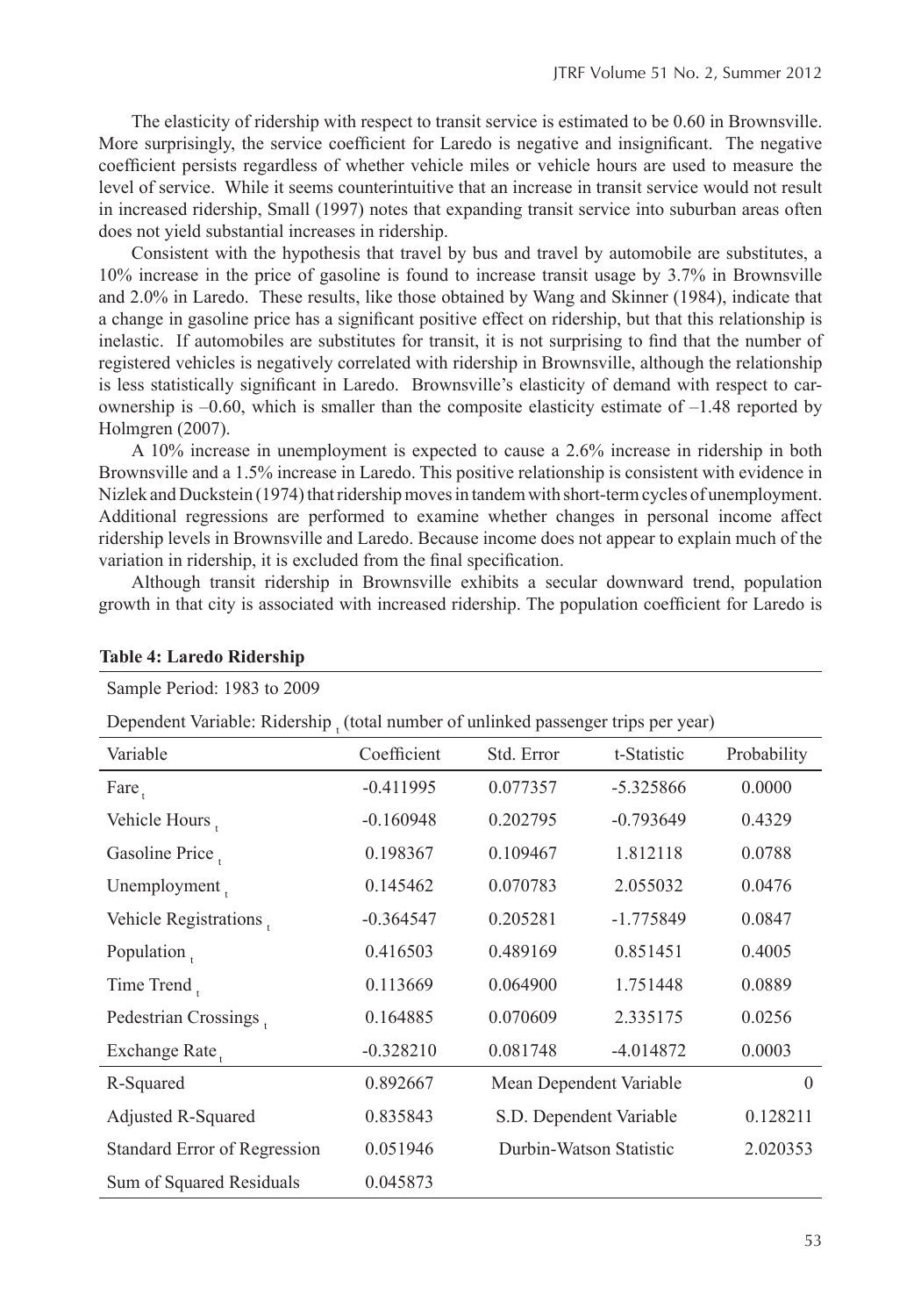not statistically significant, perhaps due to multicollinearity. The correlation coefficient between population and the time trend is 0.996, and the coefficient on population is statistically significant at the 10% level when time is omitted from the specification. Multicollinearity may also exist between these two variables and vehicle registrations because the correlation coefficient is 0.964 in both cases. This multicollinearity may explain why the coefficient of determination is relatively high for Laredo despite the apparent statistical insignificance of several explanatory variables.

A 10% increase in pedestrian border crossings is expected to increase transit ridership by 6.5% in Brownsville and by 1.6% in Laredo. Although the transit systems in both cities are accessible to pedestrian border crossers, on average there are twice as many such pedestrians per transit trip in Brownsville as in Laredo. The larger flow of cross-border pedestrian traffic relative to transit ridership partially accounts for the much larger elasticity of demand with respect to border crossings in Brownsville. One reason that more pedestrians cross into Brownsville than Laredo is that Matamoros, the Mexican city south of Brownsville, is much larger than Nuevo Laredo, the city situated opposite Laredo.

Border region transit operators could potentially capitalize on the positive relationship between border crossings and transit ridership by facilitating access to transit by visitors crossing through the ports of entry. For example, it may be possible to attract additional pedestrian border crossers by increasing the density of routes or the frequency of service near ports of entry. Bus terminals and other transit nodes can be located near border crossings to facilitate speedy access to a broader array of potential destinations within the city, including shopping centers. In order to attract additional passengers from Mexico, border area bus operators could follow the examples of numerous regional businesses and allow fares and passes to be purchased using pesos (Yoskowitz and Pisani 2007, Muñoz et al. 2011). Lastly, transit operators should take cross-border economic conditions into account when setting the levels of fare and service.

The exchange rate does not register a statistically significant impact on ridership in Brownsville. In Laredo, on the other hand, a strong negative relationship exists between the exchange rate and transit ridership. This shows that transit patronage in Laredo declines when the peso is weak relative to the dollar. The most likely explanation for this phenomenon is that Mexican nationals respond to an increase in the exchange rate by curbing cross-border shopping excursions and, therefore, reduce their utilization of Laredo's transit system. This is consistent with previous findings that shopping motivates the largest number of border crossings by pedestrians and others on the United States– Mexico border (Charney and Pavlakovich-Kochi 2002, Ghaddar and Brown 2005).

The negative relationship between the real exchange rate index and Laredo transit ridership raises the question of whether an improvement of economic conditions in Mexico is associated with more transit trips in Laredo. Although a weak peso may tend to increase manufacturing employment in Nuevo Laredo (Cañas et al. 2007), it also tends to reduce dollar-denominated wages in Mexico, and sharp peso depreciations often correspond to economic downturns. If residents of Mexico make fewer transit trips in Laredo during economic downturns and increase their utilization of the transit system during economic recoveries, this implies that transit is a normal good for those cross-border visitors. In contrast, the coefficient on the unemployment variable implies that transit is an inferior good for residents of Laredo. Border region transit authorities should consider the possibility that local and cross-border transit users may respond differently to cyclical changes in local economic performance.

The validity of the foregoing interpretation of the parameter estimates depends on the assumption that the residuals are not auto-correlated. Although the respective Durbin-Watson statistics are 2.02 and 2.05, the sample size is too small to definitively accept or reject the null hypothesis of no firstorder serial correlation. Residual Q-statistics are calculated for up to 12 lags using both Box-Pierce and Ljung-Box methodologies (Lütkepohl and Krätzig 2004). The null hypothesis that the residuals are not autocorrelated up to lag 12 cannot be rejected at the commonly acceptable significance level of 0.05, implying that the error terms are not serially correlated.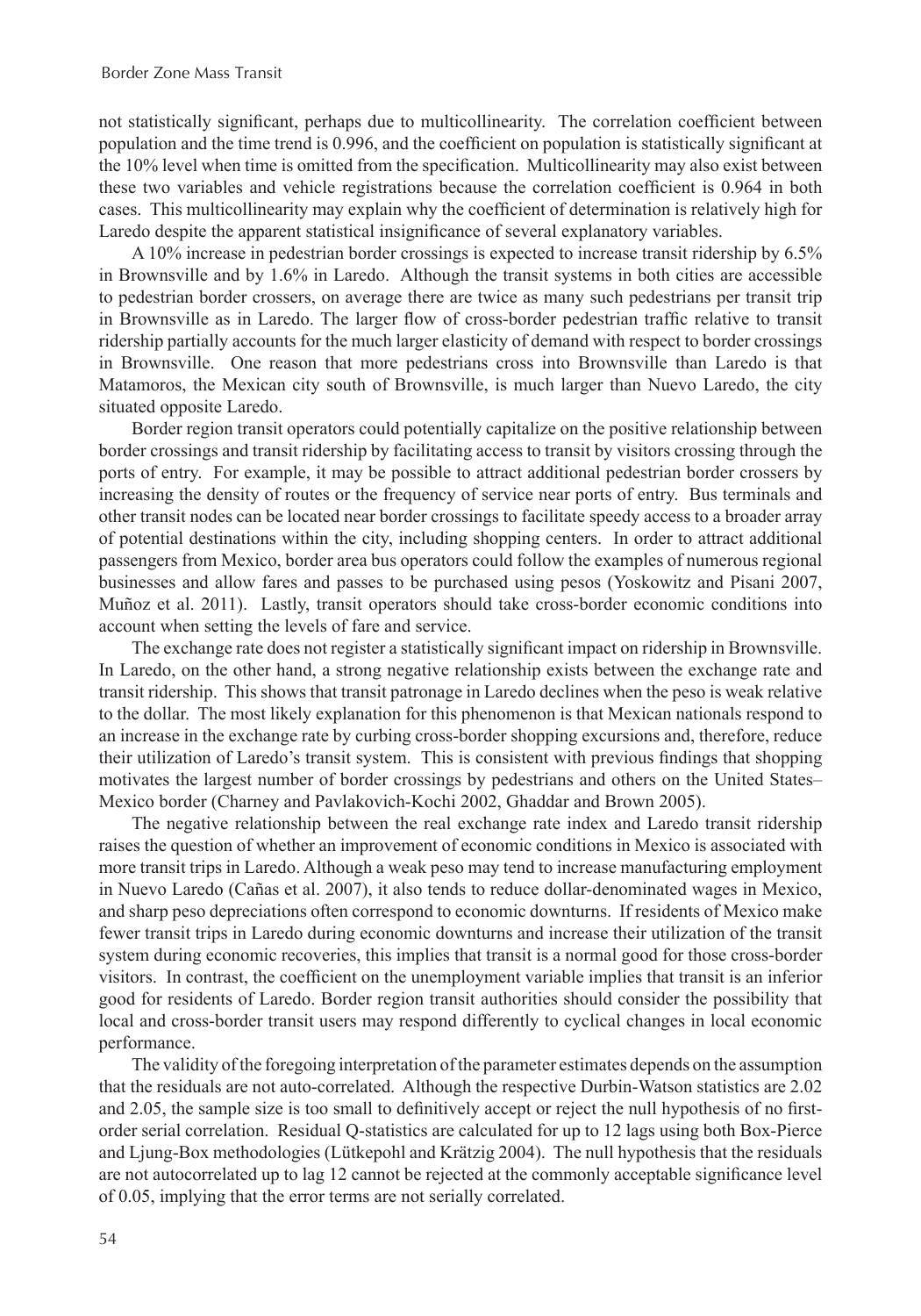#### **CONCLUSION**

The demand for public transportation in Brownsville and Laredo follows many, though not all, of the patterns observed in other regions. For example, ridership is inelastic with respect to both the level of service and fares, as in many other areas. Although some empirical evidence indicates that proportional increases in the level of service and fares will substantially increase ridership, this does not seem to hold for Laredo or Brownsville. Increasing fares and service proportionally appear to have small net effects on Brownsville ridership and a negative effect on Laredo ridership. The regression results also indicate that, as in other regions, public transportation and travel by private automobile are substitutes. Increases in gasoline prices and decreases in vehicle registrations generate positive, but less-than-proportional, changes in transit ridership in Brownsville and Laredo.

After controlling for other factors affecting transit demand, cross-border pedestrian traffic has a positive effect on transit ridership in Brownsville and Laredo. This relationship suggests that public transportation provides enhanced mobility to pedestrian visitors from Mexico, many of whom cross the border for the purpose of shopping. Similar to the retail sector, Laredo transit patronage increases when the peso appreciates and decreases when the purchasing power of the peso falls. In combination, these results suggest that public transit helps connect pedestrian border crossers with destinations such as retail outlets located on the north side of the international boundary.

While existing studies describe the role of public transportation in providing access to jobs for people who do not own an automobile, there has been little research into the role of transit in facilitating cross-border shopping. Additional research is needed to establish whether transit can directly benefit border city retail sectors by transporting foreign shoppers. It is also important to know whether the inspection process at ports of entry has a direct bearing on modal choice. There are times when vehicle wait times are longer than pedestrian wait times at Texas ports of entry. In response, some border crossers opt to walk across the border. Public transit routes and schedules can be modified to reflect this general pattern.

## **References**

Blackley, P.R. "Spatial Mismatch in Urban Labor Markets: Evidence from Large U.S. Metropolitan Areas." *Social Science Quarterly* 71 (1), (1990): 39-52.

BEA. "Regional Economic Information System." Bureau of Economic Analysis. http://www.bea. gov/regional/reis, August 1, 2011.

BLS. "Local Area Unemployment Statistics." Bureau of Labor Statistics. http://www.bls.gov/lau, May 18, 2011.

Bresson, G., J. Dargay, J.-L. Madre, and A. Pirotte. "Economic and Structural Determinants of the Demand for Public Transport: An Analysis on a Panel of French Urban Areas Using Shrinkage Estimators." *Transportation Research Part A* 38 (4), (2004): 269–285.

BTS. "North American Border Crossing/Entry Data." Bureau of Transportation Statistics. http:// www.bts.gov/programs/international/transborder/TBDR\_BC/TBDR\_BC\_Index.html, August 8, 2011.

Cañas, J., T.M. Fullerton, and W.D. Smith. "Maquiladora Employment Dynamics in Nuevo Laredo." *Growth and Change* 38 (1), (2007): 23-38.

Cervero, R. "Transit Pricing Research: A Review and Synthesis." *Transportation* 17 (2), (1990): 117-139.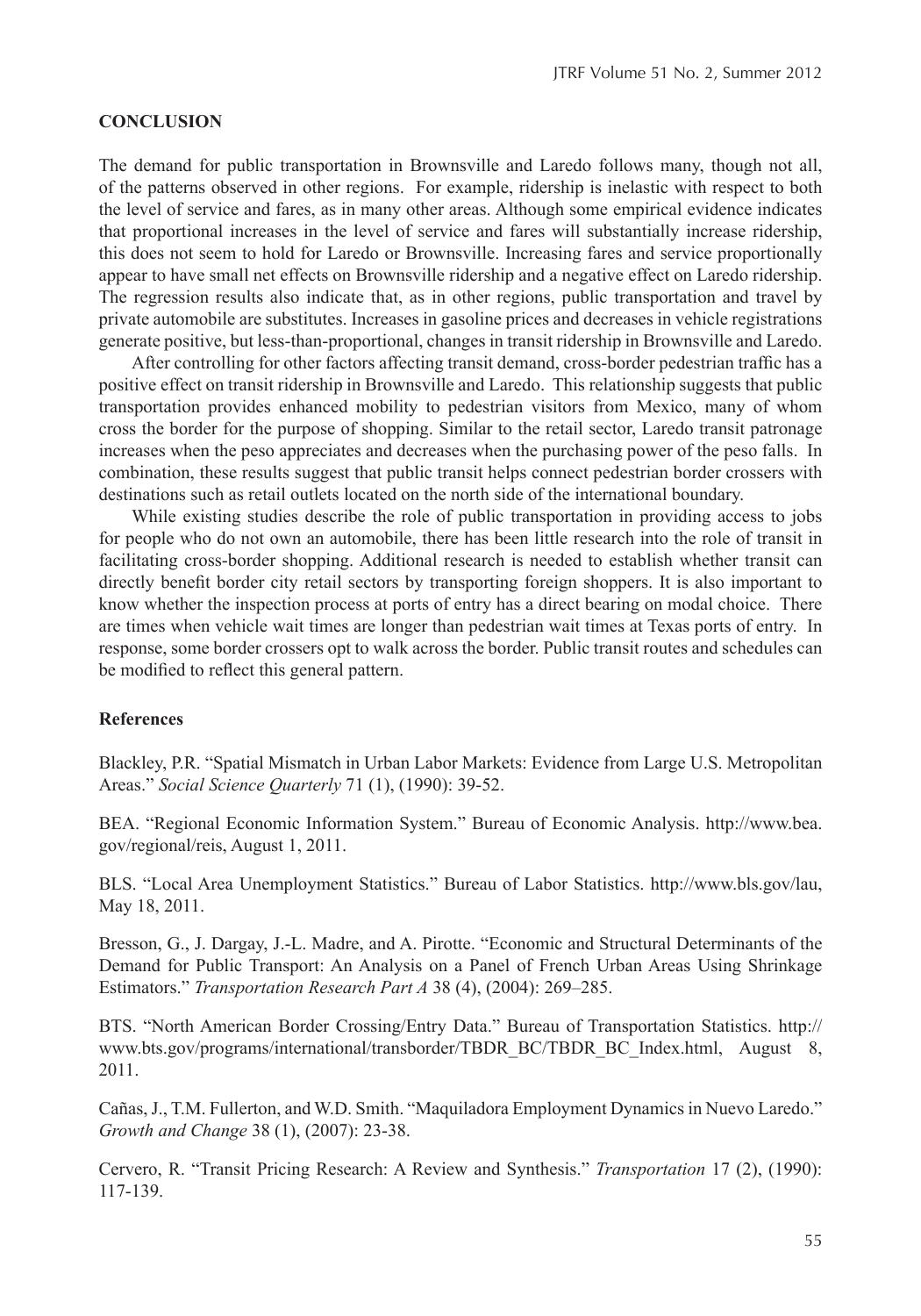Charney, A.H. and V.K. Pavlakovich-Kochi. "The Economic Impacts of Mexican Visitors to Arizona: 2001." Working Paper, Economic and Business Research Program, University of Arizona, 2002.

Chiang, W.C., R.A. Russell, and T.L. Urban. "Forecasting Ridership for a Metropolitan Transit Authority." *Transportation Research Part A* 45 (7), (2011): 696-705.

Coronado, R.A. and K.R. Phillips. "Exported Retail Sales Along the Texas-Mexico Border." *Journal of Borderlands Studies* 22 (1), (2007): 19-37.

Dallas Morning News. *Texas Almanac*. Dallas Morning News, Dallas, TX, 1984-86 and 2008-09 (multiple volumes).

Dargay, J.M. and M. Hanly. "The Demand for Local Bus Services in England." *Journal of Transport Economics and Policy* 36 (1), (2002): 73-91.

Dascher, K. and A. Haupt. "The Political Economy of Regional Integration Projects at Borders Where Poor and Rich Meet: The Role of Cross-Border Shopping and Community Sorting." *Journal of Urban Economics* 69 (1), (2011): 148-164.

Davidson, R. and J.G. MacKinnon. "Testing for Consistency Using Artificial Regressions." *Econometric Theory* 5 (3), (1989): 363-384.

De Leon, M., T.M. Fullerton, and B.W. Kelley. "Tolls, Exchange Rates, and Borderplex International Bridge Traffic." *International Journal of Transport Economics* 36 (2), (2009): 55-80.

de Rus, G. "Public Transport Demand Elasticities in Spain." *Journal of Transport Economics and Policy* 24 (2), (1990): 189-201.

EIA. "Retail Motor Gasoline and On-Highway Diesel Fuel Prices." Energy Information Administration. http://www.eia.gov/emeu/aer, May 16, 2011.

FRB. "Consumer Price Index – All Urban Consumers." Federal Reserve Bank of St. Louis. http:// research.stlouisfed.org/fred2/, May 17, 2011.

Fernandez, R.B. "A Methodological Note on the Estimation of Time Series." *Review of Economics and Statistics* 63 (3), (1981): 471-476.

Frankena, M.W. "The Demand for Urban Bus Transit in Canada." *Journal of Transport Economics and Policy* 12 (3), (1978): 280-303.

Friedman, M. "The Interpolation of Time Series by Related Series." *Journal of the American Statistical Association* 57 (300), (1962): 729-757.

Fullerton, T.M. "Currency Movements and International Border Crossings." *International Journal of Public Administration* 23 (5-8), (2000): 1113-1123.

Ghaddar, S. and C.J. Brown. "The Economic Impact of Mexican Visitors Along the U.S.-Mexico Border: A Research Synthesis." Working Paper, Center for Border Economic Studies, University of Texas – Pan American, 2005.

Gkritza, K., M.G. Karlaftis, and F.L. Mannering. "Estimating Multimodal Transit Ridership with a Varying Fare Structure." *Transportation Research Part A* 45 (2), (2011): 148-160.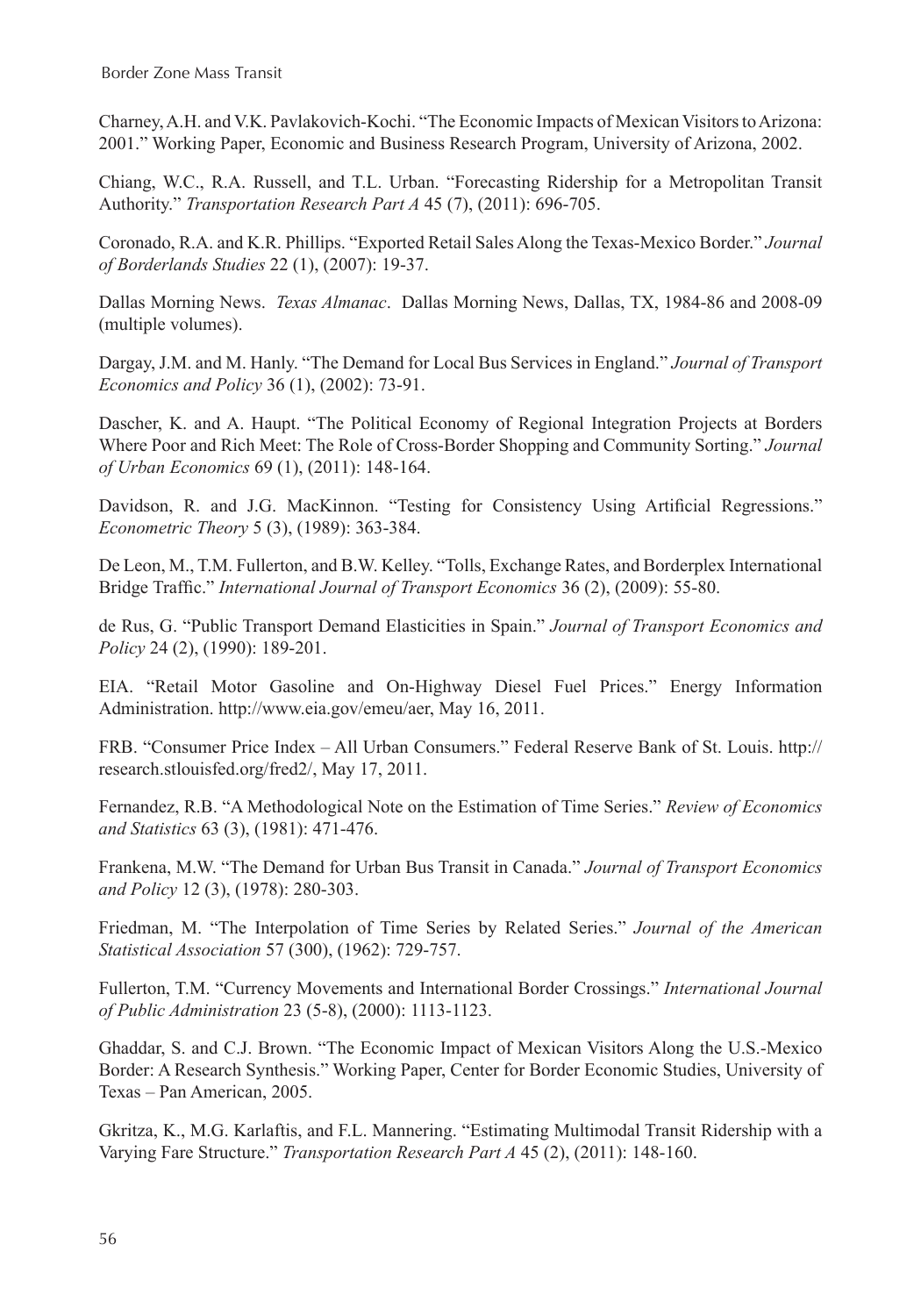Giermanski, J.R. "NAFTA and the South Texas Border: Is the Border Fit to Compete?" *Journal of the Southwest* 39 (2), (1997): 287-302.

Heisz, A. and G. Schellenberg. "Public Transit Use Among Immigrants." *Canadian Journal of Urban Research* 13 (1), (2004): 170-191.

Herzog, L.A. "The Transfrontier Organization of Space Along the U.S.-Mexico Border." *Geoforum* 22 (3), (1991): 255-269.

Holmgren, J. "Meta-Analysis of Public Transport Demand." *Transportation Research Part A* 41 (10), (2007): 1021–1035.

Hughes, M.A. "Employment Decentralization and Accessibility." *Journal of the American Planning Association* 57 (3), (1991): 288-298.

Janes, J. "New Buses Complete System's Makeover." *The Monitor* (McAllen, TX), 20 June, 2011.

Kain, J.F. and Z. Liu. "Secrets of Success: Assessing the Large Increases in Transit Ridership Achieved by Houston and San Diego Transit Providers." *Transportation Research Part A* 33 (7-8), (1999): 601-624.

Lane, B.W. "The Relationship Between Recent Gasoline Price Fluctuations and Transit Ridership in Major U.S. Cities." *Journal of Transport Geography* 18 (2), (2010): 214–225.

Lovell, M.C. "A Simple Proof of the FWL Theorem." *Journal of Economic Education* 39 (1), (2008): 88-91.

Lütkepohl, H. and M. Krätzig. *Applied Time Series Econometrics*. Cambridge University Press, Cambridge, 2004.

Muñoz, R.A., M.J. Pisani, and T.M. Fullerton, Jr. "Exchange Rate Premia and Discounts for Retail Purchases Using Mexican Pesos in El Paso, Texas." *Social Science Journal* 48 (4), (2011): 612–620.

Nizlek, M.C. and L. Duckstein. "A System Model for Predicting the Effect of Energy Resources on Urban Modal Split." *Transportation Research* 8 (4-5), (1974): 329 – 334.

NTD. "Individual Profiles for all Transit Agencies in Urbanized Areas Over and Under 200,000 Population." National Transit Database. http://www.ntdprogram.gov/ntdprogram/data, August 15, 2011.

Patrick, J.M. and W. Renforth. "The Effects of the Peso Devaluation on Cross-Border Retailing." *Journal of Borderlands Studies* 11 (1), (1996): 25-41.

Paulley, N., R. Balcombe, R. Mackett, H. Titheridge, J. Preston, M. Wardman, J. Shires, and P. White. "The Demand for Public Transport: The Effects of Fares, Quality of Service, Income and Car Ownership." *Transport Policy* 13 (4), (2006): 295–306.

Peng, Z.R., K.J. Dueker, J. Strathman, and J. Hopper. "A Simultaneous Route-Level Transit Patronage Model: Demand, Supply, and Inter-Route Relationship." *Transportation* 24 (2), (1997): 159-181.

Pham, L.H. and J. Linsalata. *Fare Elasticity and its Application to Forecasting Transit Demand*. American Public Transit Association, Washington, DC, 1991.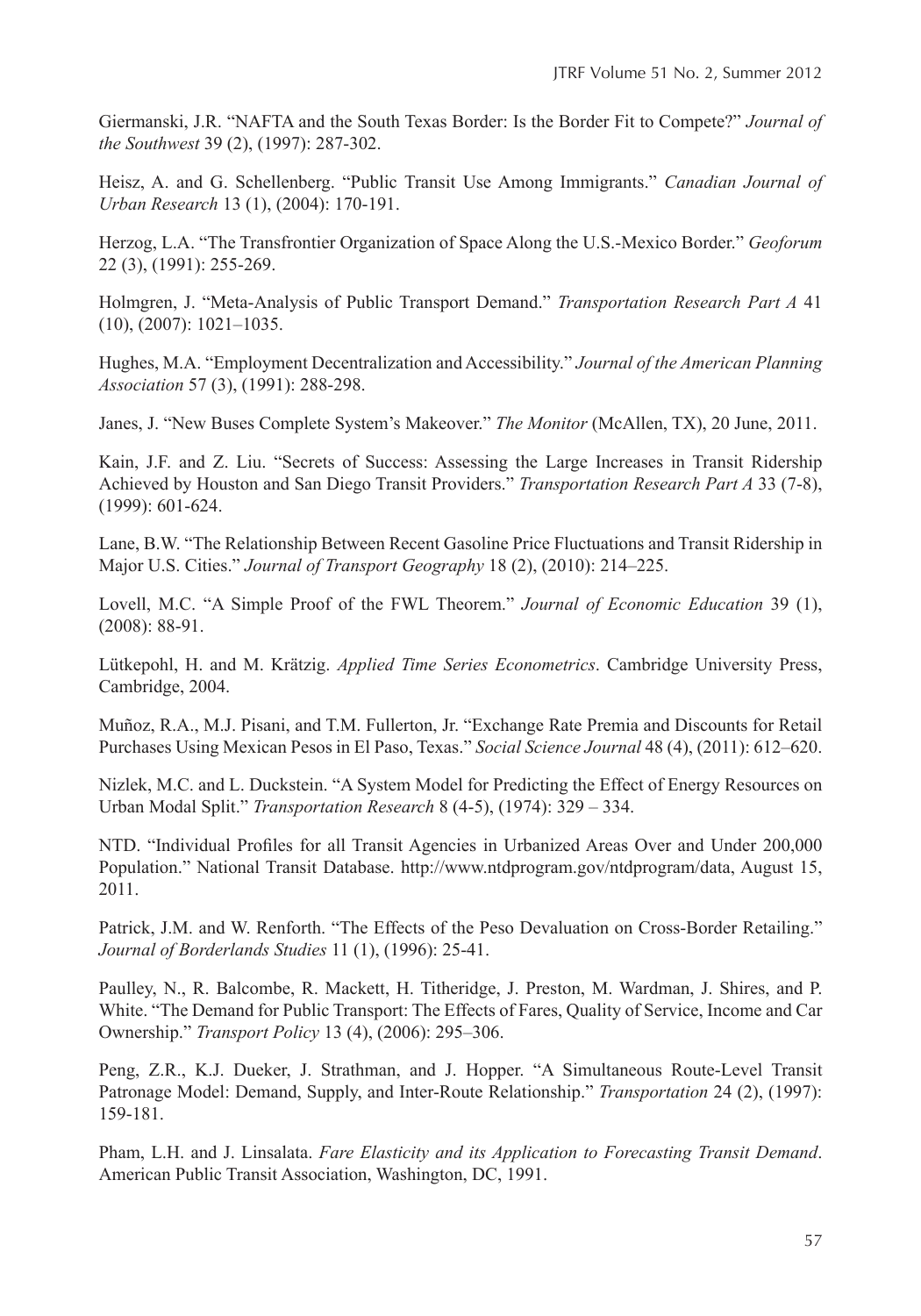Pindyck, R.S. and D.L. Rubinfeld. *Econometric Models and Economic Forecasts, 4th Edition*. Irwin McGraw-Hill, Boston, MA, 1998.

Romilly, P. "Subsidy and Local Bus Service Deregulation in Britain: A Re-Evaluation." *Journal of Transport Economics and Policy* 35 (2), (2001): 161-193.

Small, K.A. "Economics and Urban Transportation Policy in the United States." *Regional Science and Urban Economics* 27 (6), (1997): 671-691.

Taylor, B.D., D. Miller, I. Hiroyuki, and C. Fink. "Nature and/or Nurture? Analyzing the Determinants of Transit Ridership Across U.S. Urbanized Areas." *Transportation Research Part A* 43 (1), (2009): 60–77.

TDHPT. *Plans for Public Transportation in Texas.* Texas Department of Highways and Public Transportation, Austin, TX, 1979.

TDT. *DISCOS: District and County Statistical Data*. Texas Department of Transportation, Austin, TX, 1987-95 (multiple volumes).

TTS. *Texas Transit Statistics*. Texas Department of Transportation, Austin, TX, 1983-2009 (multiple volumes).

TDT. "Vehicle Registration Statistics." Texas Department of Transportation. http://www.txdot.gov/ txdot\_library/publications/stats.htm, May 17, 2011.

TEC. *Texas Labor Market Review*. Texas Employment Commission, Austin, TX, 1983-89 (multiple volumes).

Wang, H.K. and D. Skinner. "The Impact of Fare and Gasoline Price Changes on Monthly Transit Ridership: Empirical Evidence from Seven US Transit Authorities." *Transportation Research Part B* 18 (1), (1984): 29-41.

U.S. Census Bureau. "2005-2009 American Community Survey 5-Year Estimates." U.S. Census Bureau. http://factfinder.census.gov/home/saff/, September 5, 2011.

UTEP. "Border Region Modeling Project Data." University of Texas at El Paso. http://academics. utep.edu/border/. Accessed May 16, 2011.

Yoskowitz, D. W. and M.J. Pisani. "Risk and Reward: Currency Substitution and Acceptance of the Mexican Peso by Firms in the United States Southern Frontier." *Quarterly Review of Economics and Finance* 47 (3), (2007): 422–434.

Zellner, A. "An Efficient Method of Estimating Seemingly Unrelated Regressions and Tests for Aggregation Bias." *Journal of the American Statistical Association* 57 (298), (1962): 348-368.